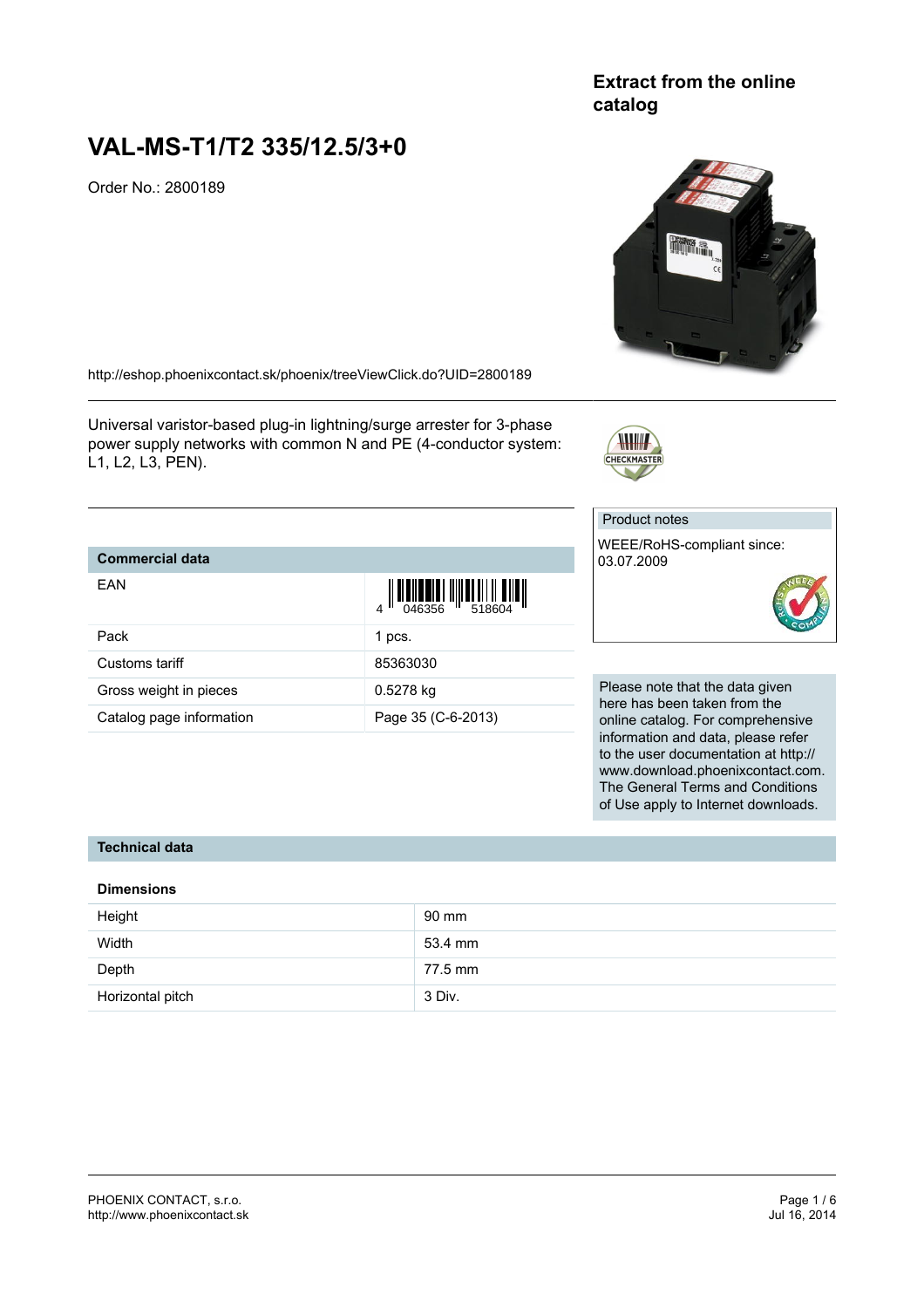| <b>Ambient conditions</b>                                             |                                                     |
|-----------------------------------------------------------------------|-----------------------------------------------------|
| Degree of protection                                                  | <b>IP20</b>                                         |
| Ambient temperature (operation)                                       | -40 °C  80 °C                                       |
| General                                                               |                                                     |
| IEC power supply system                                               | TN-C                                                |
| Housing material                                                      | PBT/PA                                              |
| Inflammability class according to UL 94                               | V <sub>0</sub>                                      |
| Color                                                                 | black                                               |
| Standards for air and creepage distances                              | EN 60664-1                                          |
|                                                                       | EN 61643-11                                         |
| Mounting type                                                         | DIN rail: 35 mm                                     |
| Type                                                                  | DIN rail module, two-section, divisible             |
| Number of positions                                                   | 3                                                   |
| Surge protection fault message                                        | Optical                                             |
| Direction of action                                                   | 3L-PEN                                              |
| <b>Protective circuit</b>                                             |                                                     |
| IEC test classification                                               | 1/11                                                |
|                                                                       | T1/ T2                                              |
| EN type                                                               | T1/ T2                                              |
| Nominal voltage U <sub>N</sub>                                        | 240 V AC (230/400 V AC  240/415 V AC)               |
| Maximum continuous operating voltage U <sub>c</sub>                   | 335 V AC                                            |
| Maximum continuous operating voltage U <sub>c</sub> (L-<br>PEN)       | 335 V AC                                            |
| $U_T$ (TOV-proof)                                                     | 415 V AC (5 s)                                      |
| Nominal frequency f <sub>N</sub>                                      | 50 Hz (60 Hz)                                       |
| Rated load current I <sub>L</sub>                                     | 80 A (with serial 16mm <sup>2</sup> through wiring) |
| Residual current I <sub>PE</sub>                                      | $\leq$ 5 µA (per phase)                             |
| Standby power consumption P <sub>c</sub>                              | $\leq$ 268 mVA                                      |
| Max. discharge current I <sub>max</sub> (8/20) µs maximum (L-<br>PEN) | 150 kA (3 x L)                                      |
|                                                                       | 50 kA                                               |
| Nominal discharge current $I_n$ (8/20) µs (L-PEN)                     | 37.5 kA (3 x L)                                     |
|                                                                       | 12.5 kA                                             |
| Impulse discharge current (10/350) µs charge                          | 18.75 As                                            |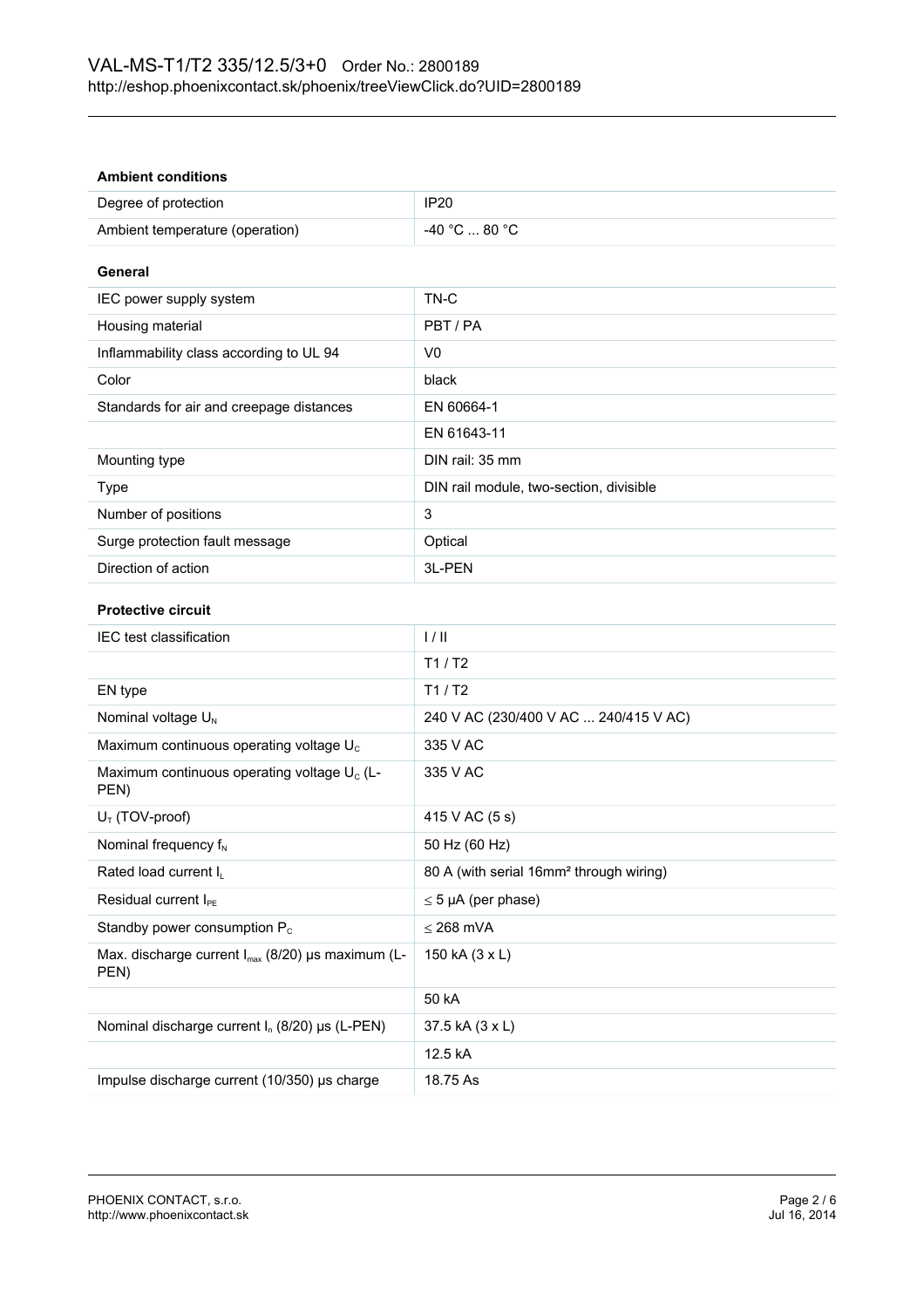| Impulse discharge current $(10/350)\Box$ us, specific<br>energy       | 352.00 kJ/Ω                             |
|-----------------------------------------------------------------------|-----------------------------------------|
| Impulse discharge current (10/350)□µs, peak<br>value $I_{\text{imo}}$ | 37.5 kA                                 |
| Impulse discharge current (10/350) µs charge                          | 6.25 As                                 |
| Impulse discharge current $(10/350)\Box$ us, specific<br>energy       | 39.00 kJ/Ω                              |
| Impulse discharge current (10/350)□µs, peak<br>value $I_{\text{imo}}$ | 12.5 kA (1-pos.)                        |
| Voltage protection level U <sub>p</sub>                               | $<$ 1.2 kV                              |
| Voltage protection level U <sub>p</sub> (L-PEN)                       | $<$ 1.2 kV                              |
|                                                                       | $\leq$ 1.6 kV (30 kA - 8/20µs)          |
| Residual voltage (L-PEN)                                              | $<$ 1.1 kV                              |
|                                                                       | $\leq$ 1 kV (at 5 kA)                   |
|                                                                       | $\leq$ 0.9 kV (at 3 kA)                 |
|                                                                       | $\leq$ 1.2 kV                           |
| Response time                                                         | $\leq$ 25 ns                            |
| Response time (L-PEN)                                                 | $< 25$ ns                               |
| Max. required backup fuse with branch wiring                          | 160 A (gL/gG)                           |
| Max. required backup fuse with V-type through<br>wiring               | 80 A (gL/gG / with 16 mm <sup>2</sup> ) |
| Short-circuit resistance $I_P$ with max. backup fuse<br>(effective)   | 25 kA                                   |
| <b>Connection, protective circuit</b>                                 |                                         |

| Connection method                      | Screw connection               |
|----------------------------------------|--------------------------------|
| Connection type IN                     | Biconnect screw terminal block |
| Connection type OUT                    | Biconnect screw terminal block |
| Connection method                      | Biconnect terminal block       |
| Screw thread                           | M5                             |
| Tightening torque                      | 4.5 Nm                         |
| Stripping length                       | $16 \text{ mm}$                |
| Conductor cross section stranded min.  | $1.5$ mm <sup>2</sup>          |
| Conductor cross section stranded max.  | $25 \text{ mm}^2$              |
| Conductor cross section solid min.     | $1.5$ mm <sup>2</sup>          |
| Conductor cross section solid max.     | $35 \text{ mm}^2$              |
| Conductor cross section AWG/kcmil min. | 15                             |
| Conductor cross section AWG/kcmil max  | $\overline{2}$                 |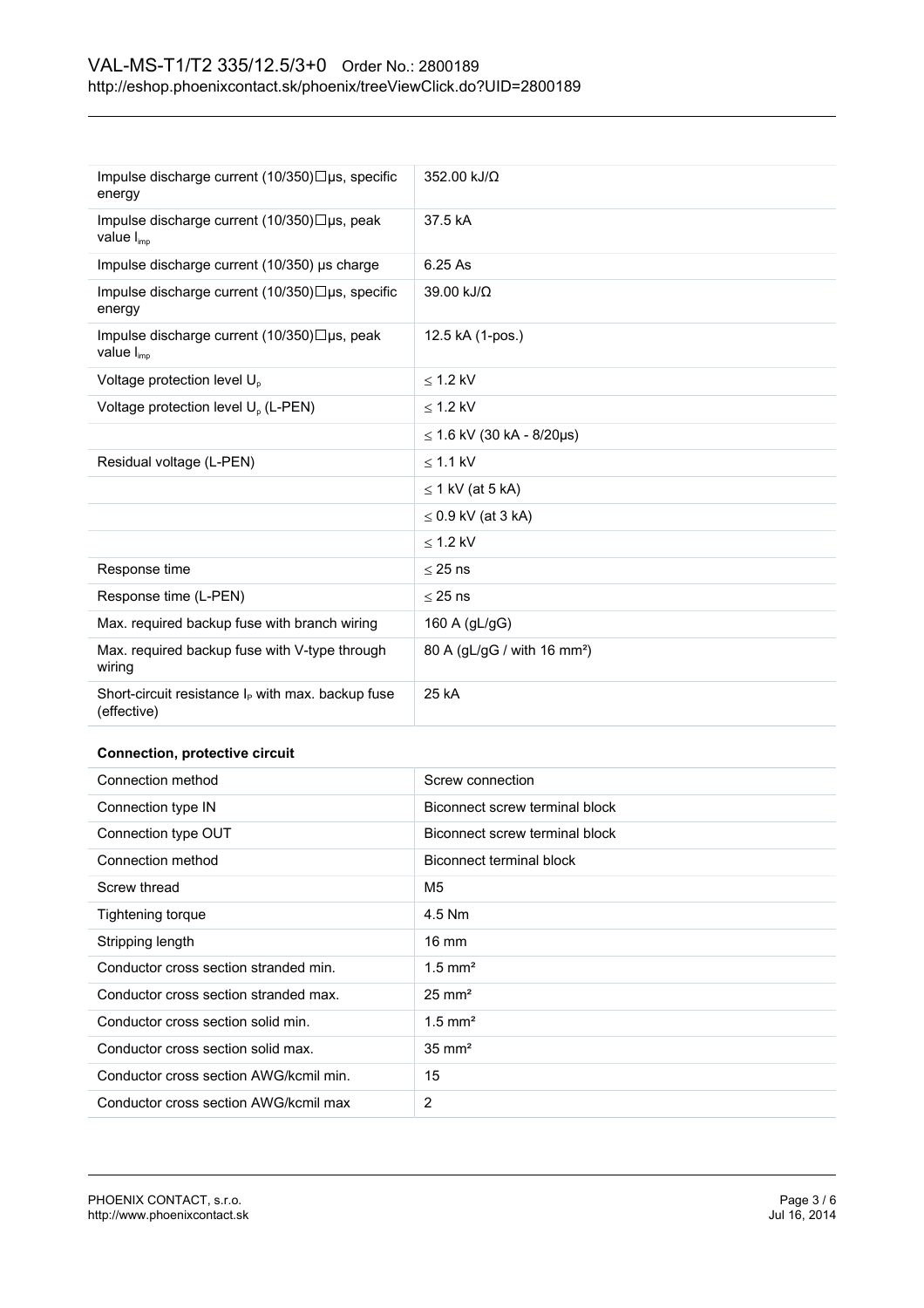| Remote indicator contact                      |                      |
|-----------------------------------------------|----------------------|
| Maximum operating voltage $U_{\text{max}}$ AC | 250 V AC             |
| Max. operating current $I_{\text{max}}$       | 1.5 A AC (250 V AC)  |
|                                               | 1.5 A DC (30 V DC)   |
| <b>Standards and Regulations</b>              |                      |
| Standards/regulations                         | IEC 61643-1 2005     |
|                                               | EN 61643-11/A11 2007 |
|                                               |                      |

**Certificates**



Certification cULus Recognized, KEMA-KEUR, ÖVE, GL

Certifications applied for:

Certification Ex:

| <b>Accessories</b> |                          |                                                                                                                                                                                                      |
|--------------------|--------------------------|------------------------------------------------------------------------------------------------------------------------------------------------------------------------------------------------------|
| Item               | Designation              | Description                                                                                                                                                                                          |
| General            |                          |                                                                                                                                                                                                      |
| 2749880            | DK-BIC-35                | Feed-through terminal block for VAL and FLT applications                                                                                                                                             |
| <b>Marking</b>     |                          |                                                                                                                                                                                                      |
| 1051993            | <b>B-STIFT</b>           | Marker pen, for manual labeling of unprinted Zack strips, smear-<br>proof and waterproof, line thickness 0.5 mm                                                                                      |
| 2749589            | ZBN 18, LGS: ERDE        | Marker for terminal blocks, Strip, white, labeled,<br>Horizontal: Grounding symbol, Mounting type: Snap into tall<br>marker groove, for terminal block width: 18 mm, Lettering field: 18<br>$x 5$ mm |
| 2749576            | ZBN 18, LGS: L1-N, ERDE  | Marker for terminal blocks, Strip, white, labeled, Horizontal: L1,<br>L2, L3, N, GND, Mounting type: Snap into tall marker groove, for<br>terminal block width: 18 mm, Lettering field: 18 x 5 mm    |
| 0800763            | ZBN 18:SO/CMS            | Zack marker strip, white, for terminal block width: 18 mm                                                                                                                                            |
| 2809128            | <b>ZBN 18:UNBEDRUCKT</b> | Zack marker strip, Strip, white, unlabeled, can be labeled with:<br>Plotter, Mounting type: Snap into tall marker groove, for terminal<br>block width: 18 mm, Lettering field: 18 x 5 mm             |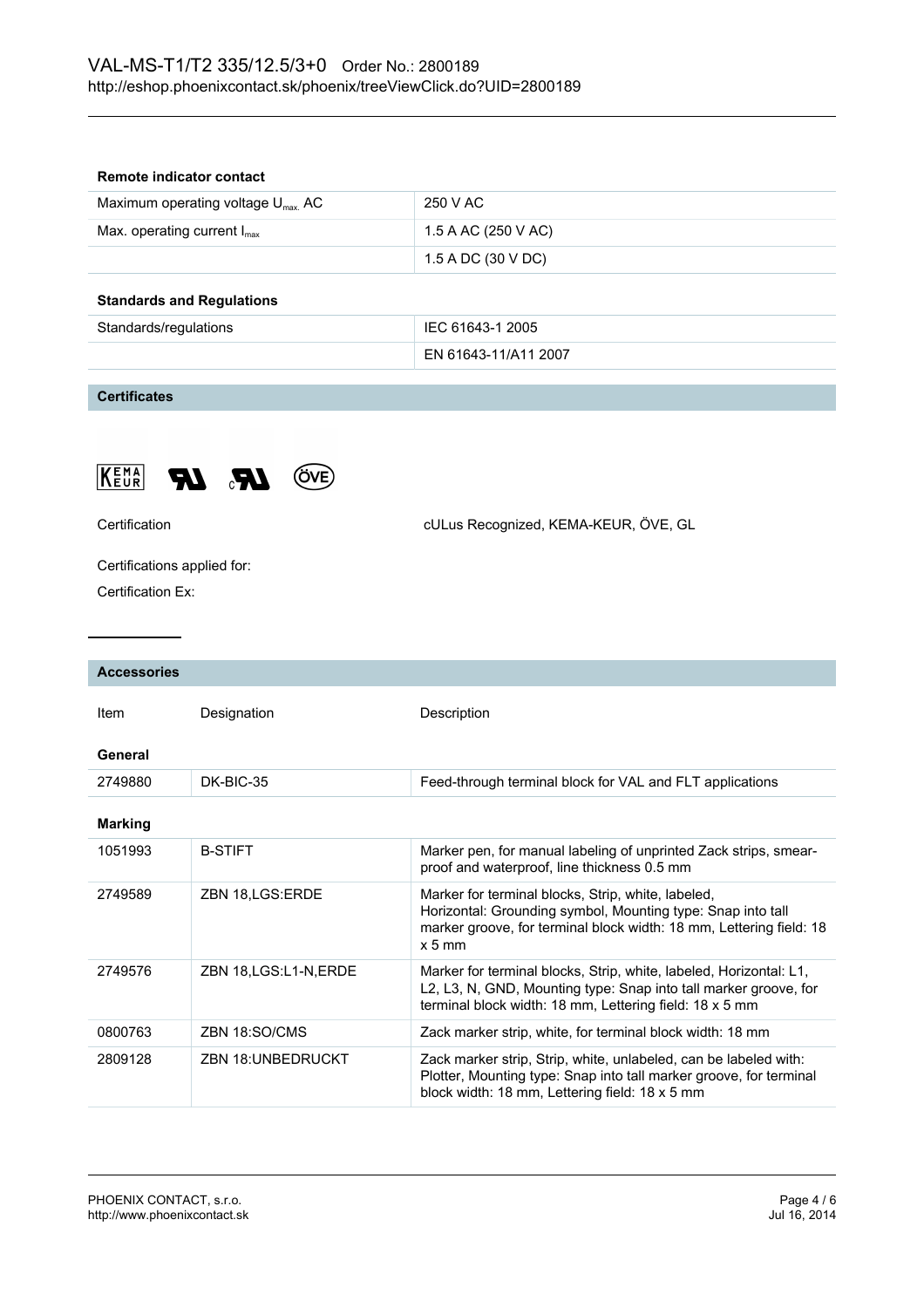# **Drawings**

Dimensioned drawing



Circuit diagram